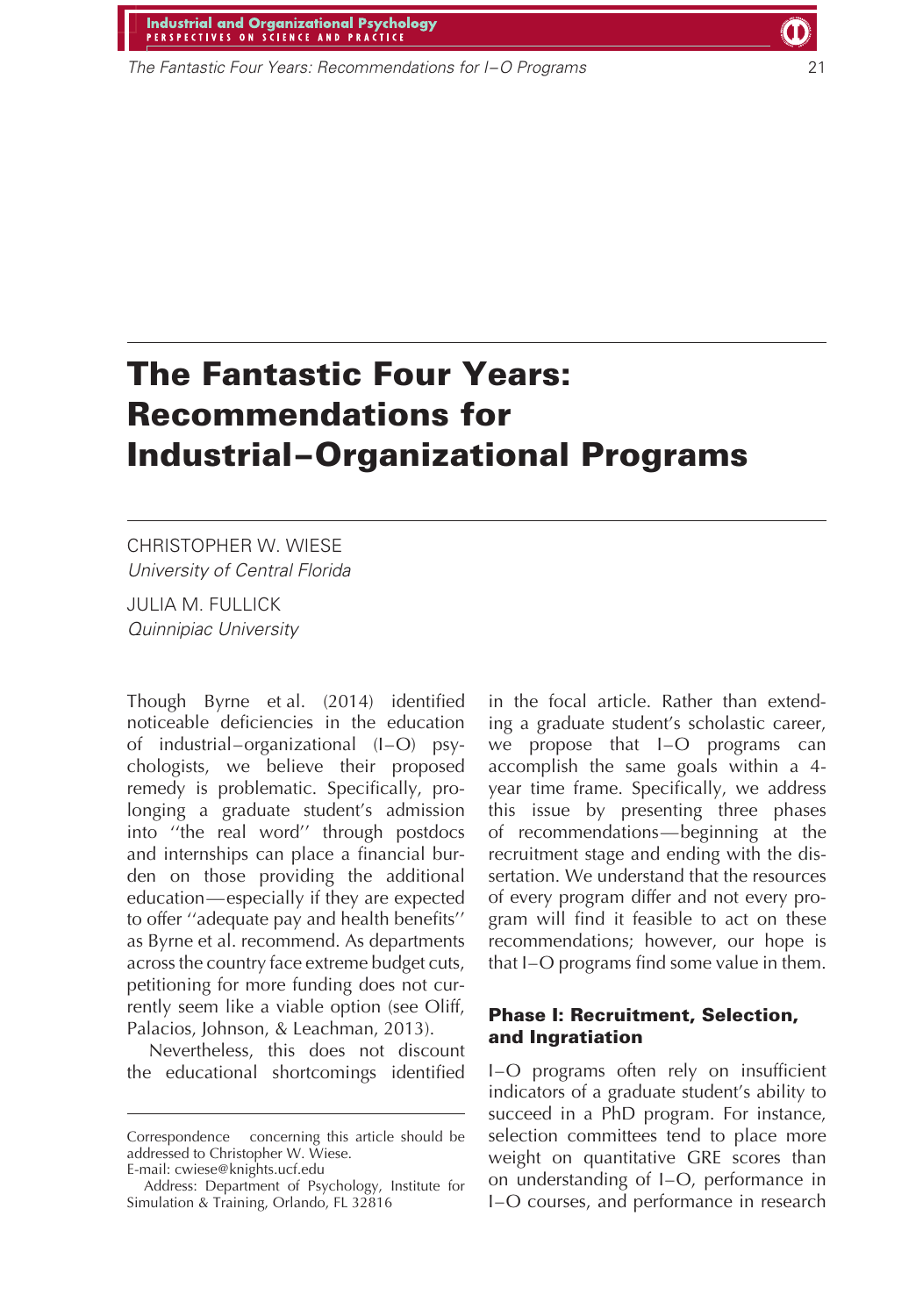methods courses (Tett, Walser, Brown, Simonet, & Tonidandel, 2013), the latter of which, we believe, are more representative indicators of future graduate student performance. Thus, we recommend the implementation of three selection devices: (a) structured interviews, (b) content specific (I–O) standardized tests, and (c) basic research methods examinations. There has been a great deal of research indicating that structured interviews are a desirable selection tool (e.g., Campion, Palmer, & Campion, 1997; Conway, Jako, & Goodman, 1995). Further, both scores from an I–O-specific standardized test and research methods exam would better reflect future performance in the PhD program.

Next, we recommend that programs increase their efforts in attracting compatible applicants. From a recruitment standpoint, this can be done by publicizing the culture of the program and research interests of faculty members, and providing a great deal of transparency during student visits about program expectations, career outcomes, and so forth. There are several empirically supported theories and research areas (e.g., attraction/selection/attrition, fit literature, and realistic job previews) that support these three notions. Realistic and transparent communication about program expectations will ensure a better fit for applicants and faculty members.

We also advocate the selection of fewer students each year so that faculty members can adequately provide the necessary developmental feedback and guidance for student growth and training. Thus, an associated recommendation is that major advisors check in yearly with students to make sure they are on track for their long-term career goals. This would begin with their first semester and concern topics such as their progress towards their career preference (e.g., research-oriented, teaching, hybrid, psychology, or business university; internal or external practitioner) and successful completion of specialized training for their area. The next phase will cover our recommendation for the education of I–O psychologists.

### **Phase II: Education**

Some of the criticisms brought up in Byrne et al. concerned the lack of education in the areas of interdisciplinary research, consulting and business skills, grant writing, and teaching. In these next two phases, we argue that these areas can be addressed while keeping the total time in the program around 4 years. Specifically, we propose that the first 2 years of a graduate student's training focus solely on education and the integration of these presently neglected skills into the curriculum. As you can see in Table 1, it is possible to organize class schedules such that a graduate student can be exposed to a large breadth of I–O knowledge within their first 2 years. In addition, within these 2 years, one could take classes/seminars specifically concerning interdisciplinary research, grant writing, and teaching.

# **Finding Connections**

Rather than allowing students to become overwhelmed by the disparity between different disciplines, students can be taught to find the connecting similarities during their coursework. It is important to emphasize to students that they do not have to be an expert in every topic. Instead, they should know how to bridge divides and find common ground to be able to solve interdisciplinary problems and work with people in other disciplines. As the graduate classroom is the perfect environment for critical thinking projects where students can be given the opportunity to engage in hands-on practical applications of theory and theory translation, we recommend integrating case studies and real world experiential learning into the coursework. For instance, a professor can bring in a panel of business professionals to judge team case projects (pulled from alumni network) and provide real-time feedback on their presentation skills. These projects allow both individuals and the team as a whole to receive specific feedback from the audience, teammates, panel of judges, and faculty members. This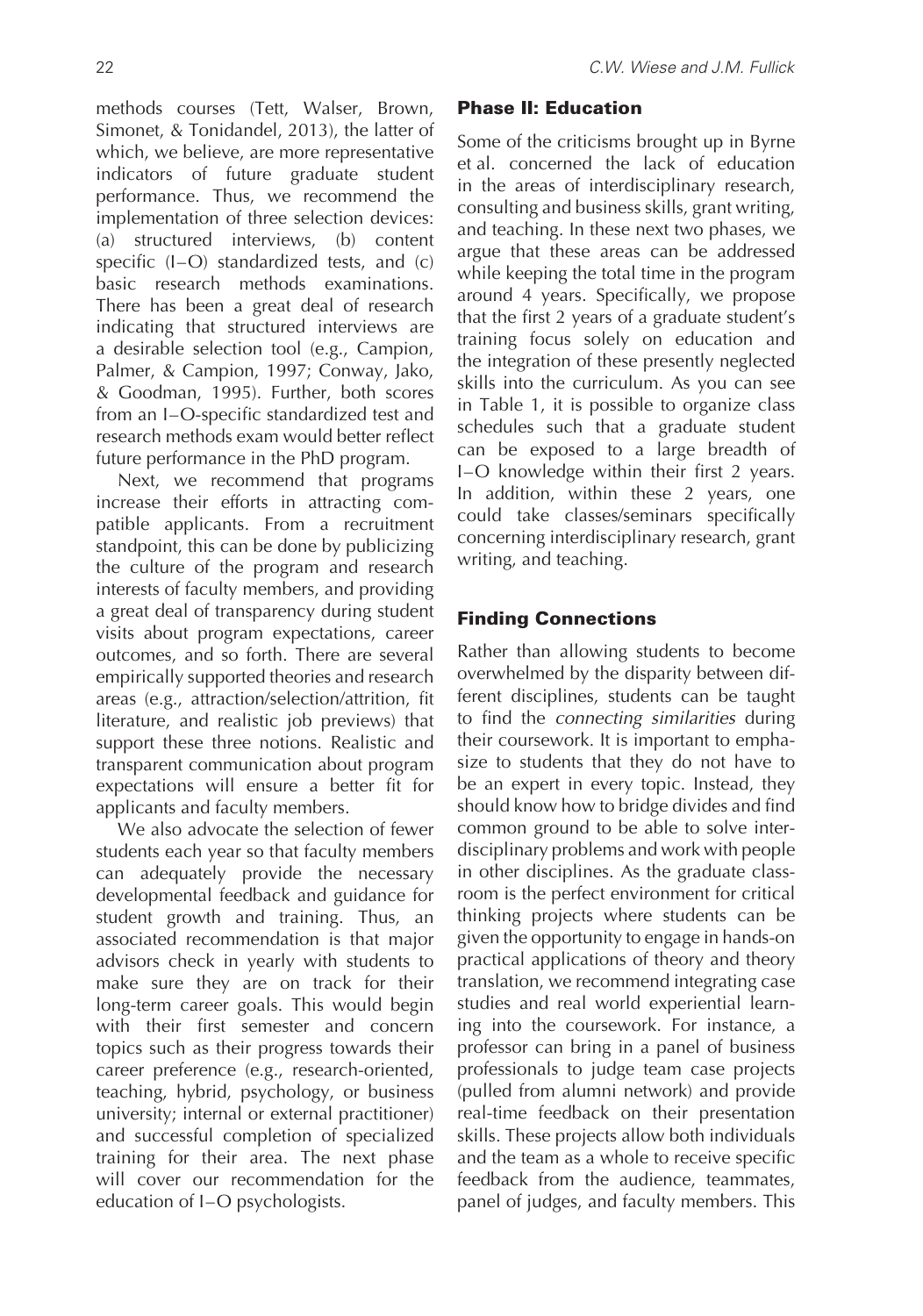| Year 1-Fall                                             |                                                                                                                                                                                                              | Year 2-Fall                        |                                                                                                                                                                                                                                                                           |
|---------------------------------------------------------|--------------------------------------------------------------------------------------------------------------------------------------------------------------------------------------------------------------|------------------------------------|---------------------------------------------------------------------------------------------------------------------------------------------------------------------------------------------------------------------------------------------------------------------------|
| Psychological<br><b>Foundations</b>                     | Fields of psychology<br>(emphasis on social,<br>physiological, and<br>cognitive)<br>History and systems of<br>psychology<br>Human<br>performance/human<br>factors<br>Industrial-organizational<br>psychology | Psychometrics                      | Research design<br>Scale development<br>Classical test theory<br>Item response theory<br>Generalizability                                                                                                                                                                 |
| Principles of Business,<br>Professionalism, &<br>Ethics | Consulting and business<br>skills (emphasis on<br>interpersonal skills<br>practice and training)<br>Ethical, legal, and<br>professional contexts<br>of I-O psychology                                        | Industrial Psychology II           | theory<br>Career development<br>Criterion theory and<br>development                                                                                                                                                                                                       |
| Research Methods I                                      | Descriptive, basic<br>inferential statistics,<br>qualitative methods<br>Statistical methods data<br>analysis                                                                                                 | Organizational<br>Psychology II    | Personnel<br>recruitment,<br>selection, and<br>placement<br>Training: theory,<br>program design,<br>and evaluation<br>Leadership and<br>management<br>Organization<br>development<br>Organization theory<br>Consumer behavior<br>Small group theory<br>and team processes |
| Year 1-Spring                                           | Year 2-Spring                                                                                                                                                                                                |                                    |                                                                                                                                                                                                                                                                           |
| Organizational<br>Psychology I                          | Attitude theory,<br>measurement, and<br>change<br>Judgment and decision<br>making<br>Work motivation<br>Health and stress in<br>organizations                                                                | <b>Applied Research</b><br>Methods | All encompassing<br>methods class<br>Basically preparing for<br>research methods<br>comprehensive exam                                                                                                                                                                    |

**Table 1.** Example Program Layout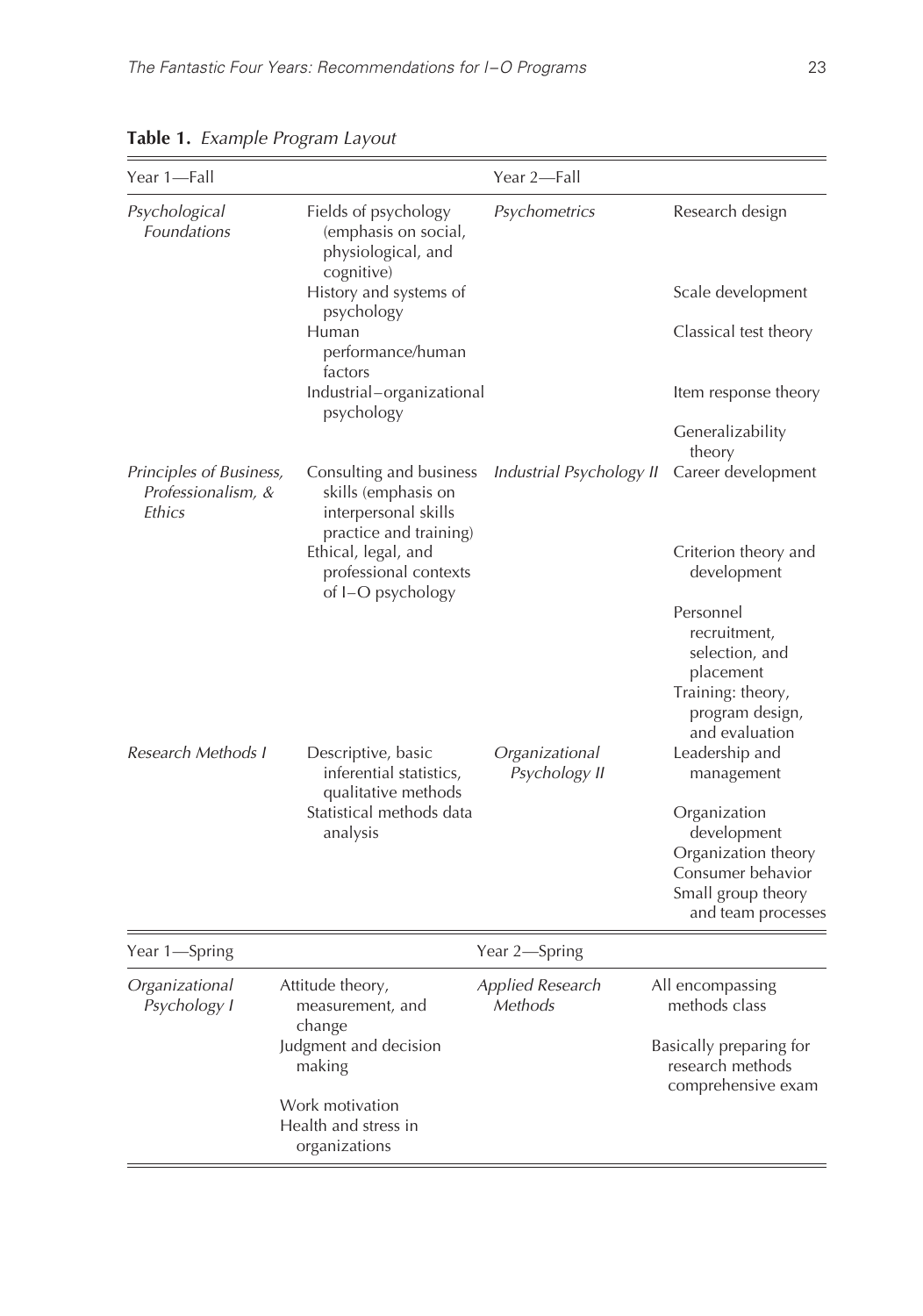| Year 1-Spring           |                                                                                                                                                                                 | Year 2—Spring                      |                                                                                                                                               |
|-------------------------|---------------------------------------------------------------------------------------------------------------------------------------------------------------------------------|------------------------------------|-----------------------------------------------------------------------------------------------------------------------------------------------|
| Industrial Psychology I | Individual differences                                                                                                                                                          | Interdisciplinary<br>Collaboration | Each student has to take<br>on the role of a<br>different scientific<br>literature and<br>complete a project by<br>the end of the<br>semester |
| Research Methods II     | Individual assessment<br>Job/task analysis and<br>classification<br>Job evaluation and<br>compensation<br>Performance appraisal<br>and feedback<br>Regression,<br>meta-analysis | Introduction to Grant<br>Writing   | Capstone requirement<br>Must submit grant                                                                                                     |
|                         |                                                                                                                                                                                 |                                    | proposal                                                                                                                                      |
| Year 1—Summer           |                                                                                                                                                                                 | Year 2-Summer                      |                                                                                                                                               |
| Research Methods III    | SEM, factor analysis,<br>IRT, network<br>analysis, latent<br>growth modeling,<br><b>HLM</b>                                                                                     | Teaching Seminar                   | Semester-long seminar<br>as well as an actual<br>evaluation of their<br>teaching by a faculty<br>member each time<br>they teach               |

#### **Table 1.** Continued

IRT, Item Response Theory; HLM, Hierarchical Linear Modeling.

has been well received by students and alumni in classes by Dr. Barbara Fritzsche at the University of Central Florida. Students quickly learn that creativity, innovation, and critical thinking skills are necessities in the real world as one cannot simply follow a textbook recipe to solve a problem.

#### **Developing Mentoring and Feedback Skills**

In line with Byrne et al.'s recommendation to train mentoring skills, we suggest that students need not wait until a postdoc position to begin. A key skill for them to learn is how to provide effective, accurate, and constructive feedback (both positive and negative). Drawing from our own experience, we have utilized role-playing exercises in our classrooms in which

students practice giving and receiving feedback. We then debrief as a class and discuss what worked and what could have been done more effectively. Further, I–O programs should promote a mentoring climate. Peer mentoring can be quite effective throughout a graduate program as students support one another through shared experiences and lessons learned. It is also an excellent way to socialize new students into the program, providing them with an additional resource for professional support as well as a referral source for navigating their graduate career.

#### **Professionalism**

In addition to mentoring and feedback skills, from the very first class professionalism, ethics, and character building should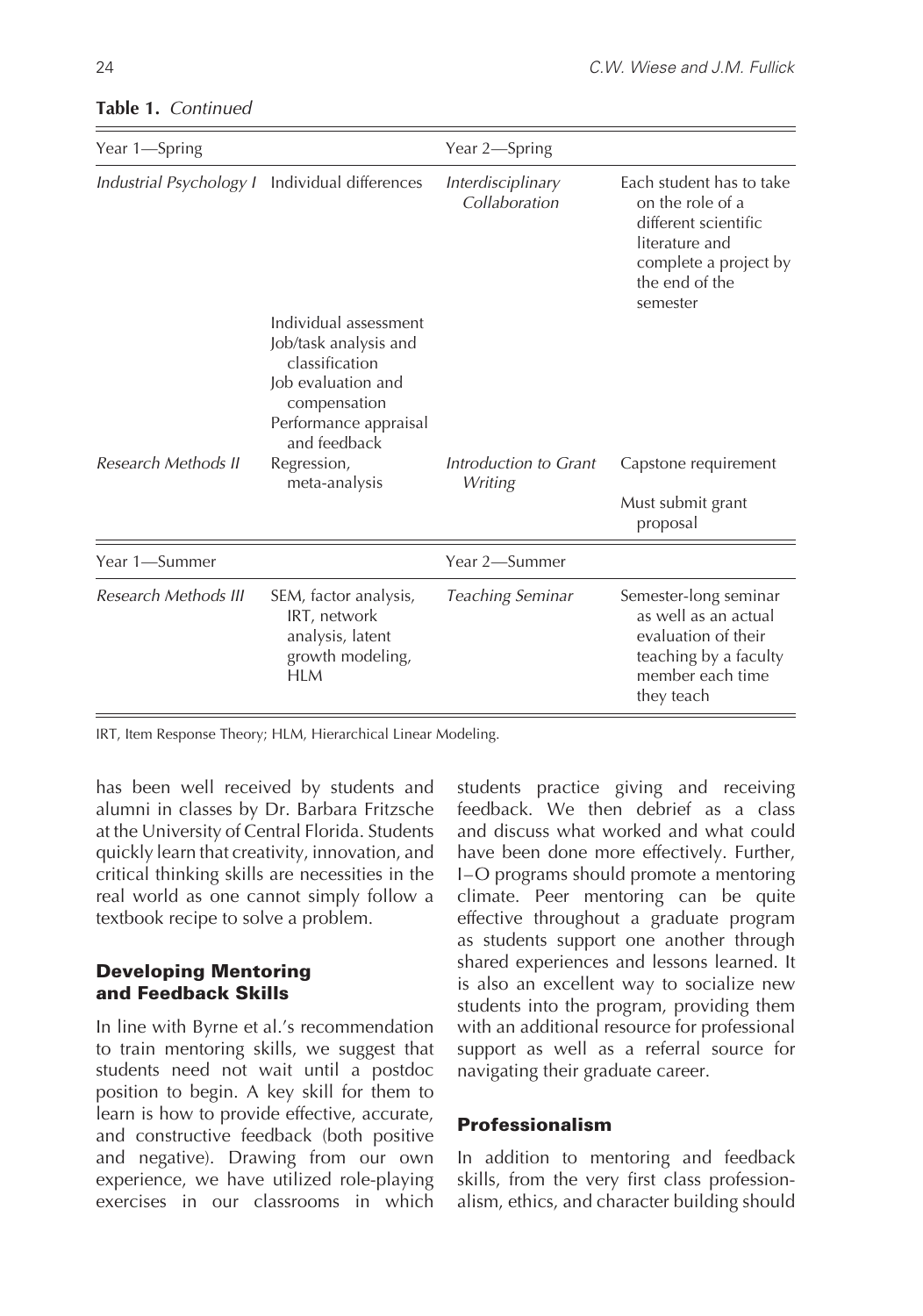be woven into every single course. It is important that students, especially those fresh from undergrad, are aware of the visibility of their actions as well as the importance of reputation and representing their organization in a positive manner. In a field as small as ours, you never know who will be making your hiring and/or promotion decisions one day.

#### **Phase III: Application**

The last phase of our program specifically targets the application of the newly trained knowledge and skills graduate students have learned in their first 2 years in the program. We know that trainees need the opportunity to perform the products of their training in a relatively safe environment, there should be support from their peers and supervisors, and the climate of the environment needs to support the behavioral expressions of their training (Blume, Ford, Baldwin, & Huang, 2010; Noe & Colquitt, 2002). For Phase III, our recommendation is for programs to provide opportunities for application and reinforcement of these newly trained skills. That is, we propose that the third year focus on internships and the fourth year on the dissertation. Though it is not a central point of this section, the third year is also an ample time for students to gain teaching experience, if they have not done so already.

#### **Internships**

In order to remain competitive, I–O students must learn the business lingo, especially if they plan to work as practitioners. We highly agree with Byrne et al.'s recommendation for required internships as they are not only key to skill development but to political savvy and interpersonal skills training as well. Internships are an opportunity for students to learn how to market their strengths and effectively illustrate their worth to an organization before going on the job market. In line with our fit recommendations, we propose that a student select an internship based upon their future career aspirations.

While Byrne et al.'s recommendation of having a systematic database of certified internships through SIOP is being developed, I–O programs should utilize their alumni and faculty consulting connections to establish internships for students. Providing students with these opportunities will reinforce the knowledge and skills learned during the first 2 years. During the internship, graduate students should be tested on their methodological rigor, business skills, and professional ethics as well as be provided with feedback and suggestions for improvement.

For the students striving to join academia, we recommend what we call ''Pre-Doc'' internships. These internships specifically focus on conducting research in an organizational environment. Through combining their interests with the knowledge and skills they obtained over the past 2 years, these students should conduct their own research study and submit a first-author manuscript to a peer-reviewed journal. Their hypotheses should be a product of the discussions they have had with their faculty advisor during their annual meetings, to ensure they are establishing a research stream in line with their long-term career goals. This will reinforce the critical thinking skills necessary in the realm of academe and prepare them for the dissertation process to occur in Year 4.

#### **The Dissertation**

A student's dissertation is the final test of their academic training. It is a product of all of their accumulated knowledge and skills from coursework and internships/predoc positions. Thus, the dissertation should be the focus of the student's fourth year. Newly acquired business connections from their internship experiences could facilitate a dissertation based on data collected from the field aligned with their knowledge of theoretical contributions and real world application.